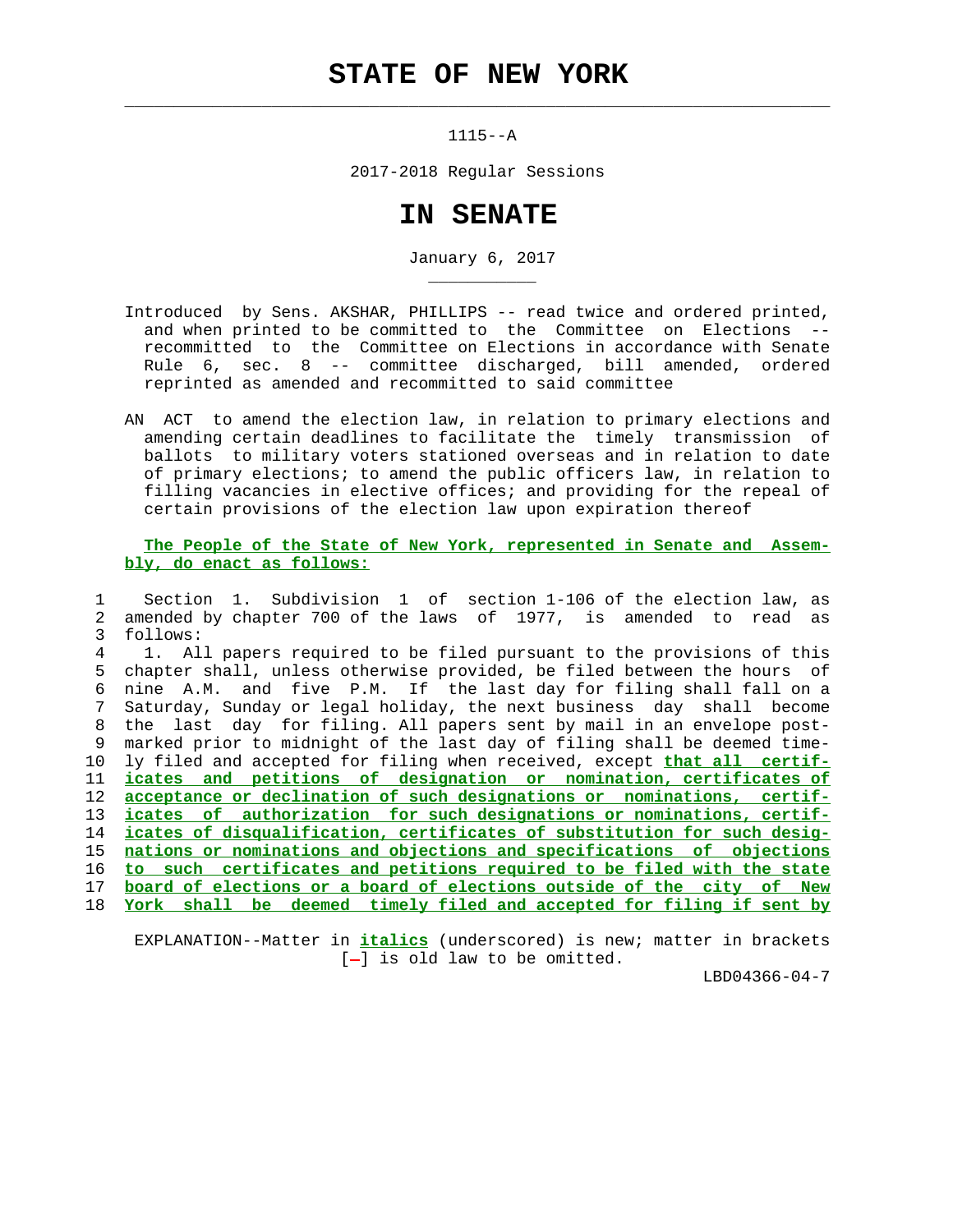S. 1115--A 2

 1 **mail or designated delivery service permitted by subdivision three of** 2 **this section, in an envelope postmarked prior to midnight of the last** 3 **day of filing and received no later than two business days after the** 4 **last day to file such certificates, petitions, objections or specifica-** 5 **tions. Failure of the post office or any other person or entity to** 6 **deliver any such petition, certificate or objection to such board of** 7 **elections outside the city of New York no later than two business days** 8 **after the last day to file such certificates, petitions, objections or** 9 **specifications shall be a fatal defect. Excepted further** that all 10 certificates and petitions of designation or nomination, certificates of 11 acceptance or declination of such designations and nominations, certif- 12 icates of substitution for such designations or nominations and 13 objections and specifications of objections to such certificates and 14 petitions required to be filed with the board of elections of the city 15 of New York must be actually received by such city board of elections on 16 or before the last day to file any such petition, certificate or 17 objection and such office shall be open for the receipt of such 18 petitions, certificates and objections until midnight on the last day to 19 file any such petition, certificate or objection. Failure of the post 20 office or any other person or entity to deliver any such petition, 21 certificate or objection to such city board of elections on or before 22 such last day shall be a fatal defect. 23 § 2. Subdivision 1 of section 4-104 of the election law, as amended by 24 chapter 180 of the laws of 2005, is amended to read as follows: 25 1. Every board of elections shall, in consultation with each city, 26 town and village, designate the polling places in each election district 27 in which the meetings for the registration of voters, and for any 28 election may be held. The board of trustees of each village in which 29 general and special village elections conducted by the board of 30 elections are held at a time other than the time of a general election 31 shall submit such a list of polling places for such village elections to 32 the board of elections. A polling place may be located in a building 33 owned by a religious organization or used by it as a place of worship. 34 If such a building is designated as a polling place, it shall not be 35 required to be open for voter registration on any Saturday if this is 36 contrary to the religious beliefs of the religious organization. In such 37 a situation, the board of elections shall designate an alternate 38 location to be used for voter registration. Such polling places must be 39 designated by [**May first**] **April fifteenth**, of each year, and shall be 40 effective for one year thereafter. Such a list required to be submitted 41 by a village board of trustees must be submitted at least four months 42 before each general village election and shall be effective until four 43 months before the subsequent general village election. No place in which 44 a business licensed to sell alcoholic beverages for on premises consump- 45 tion is conducted on any day of local registration or of voting shall be 46 so designated. If, within the discretion of the board of elections a 47 particular polling place so designated is subsequently found to be 48 unsuitable or unsafe or should circumstances arise that make a desig- 49 nated polling place unsuitable or unsafe, then the board of elections is 50 empowered to select an alternative meeting place. In the city of New 51 York, the board of elections shall designate such polling places and 52 alternate registration places if the polling place cannot be used for

53 voter registration on Saturdays.

 54 § 3. Subdivisions 1 and 2 of section 4-106 of the election law, subdi- 55 vision 2 as amended by chapter 635 of the laws of 1990, are amended to 56 read as follows: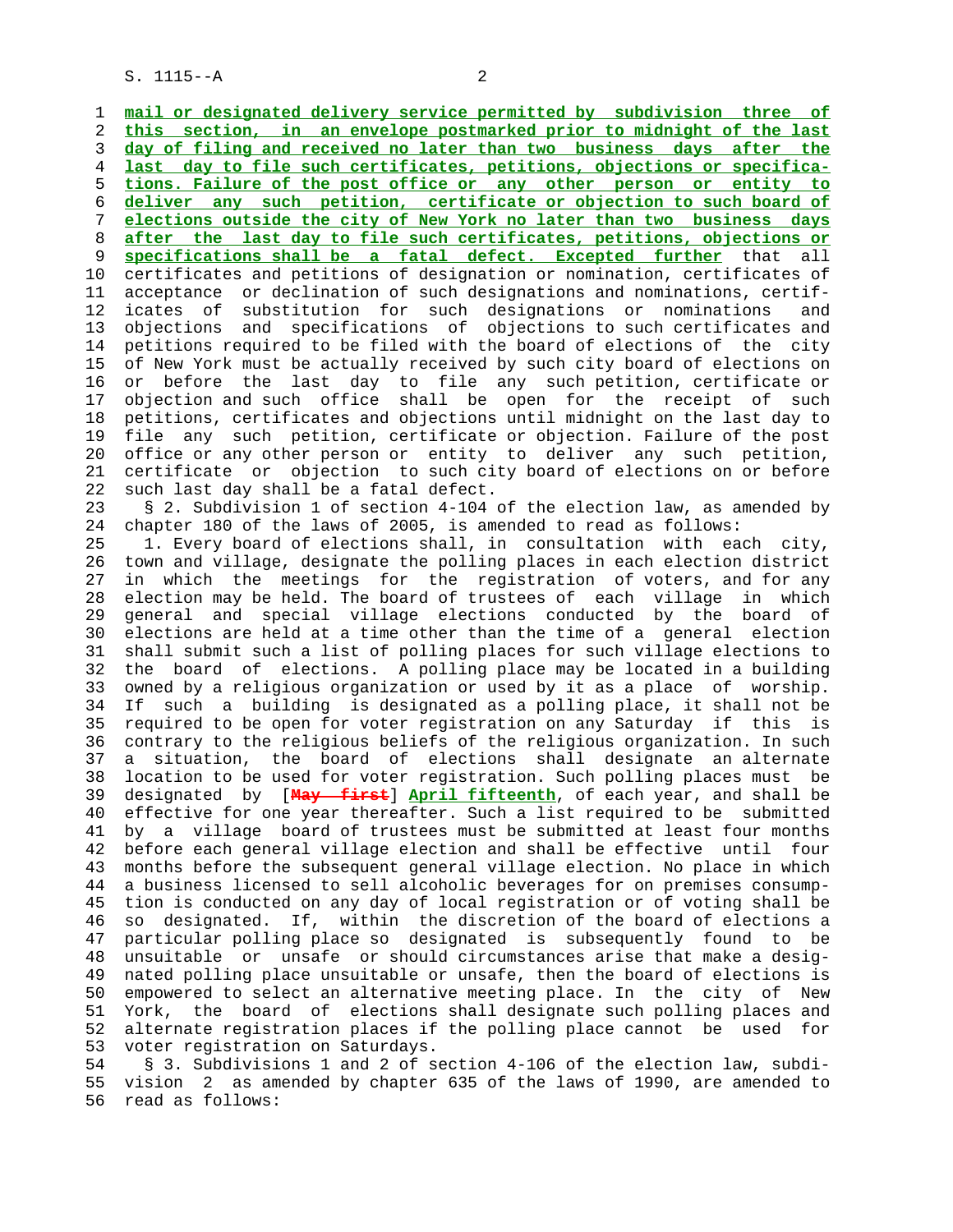1 1. The state board of elections shall, [**at least eight months before** 2 **each**] **by March first in the year of each** general election, make and 3 transmit to the board of elections of each county, a certificate stating 4 each office, except county, city, village and town offices to be voted 5 for at such election in such county. 6 2. Each county, city, village and town clerk, [**at least eight months** 7 **before each**] **by March first in the year of each** general election, shall 8 make and transmit to the board of elections a certificate stating each 9 county, city, village or town office, respectively to be voted for at 10 each such election. Each village clerk, at least five months before each 11 general village election conducted by the board of elections, shall 12 make, and transmit to such board, a certificate stating each village 13 office to be filled at such election. 14 § 4. Paragraph b of subdivision 1 of section 4-108 of the election 15 law, as amended by chapter 117 of the laws of 1985, is amended to read 16 as follows: 17 b. Whenever any proposal, proposition or referendum as provided by law 18 is to be submitted to a vote of the people of a county, city, town, 19 village or special district, at an election conducted by the board of 20 elections, the clerk of such political subdivision, at least [**thirty-six** 21 **days**] **three months** prior to the **general** election at which such proposal, 22 proposition or referendum is to be submitted, shall transmit to each 23 board of elections a certified copy of the text of such proposal, propo- 24 sition or referendum and a statement of the form in which it is to be 25 submitted. If a special election is to be held, such transmittal shall 26 also give the date of such election. 27 § 5. Section 4-110 of the election law, as amended by chapter 434 of 28 the laws of 1984, is amended to read as follows: 29 § 4-110. Certification of primary election candidates; state board of 30 elections. The state board of elections not later than [**thirty-six**] 31 **fifty-five** days before a primary election, shall certify to each county 32 board of elections: The name and residence of each candidate to be voted 33 for within the political subdivision of such board for whom a desig- 34 nation has been filed with the state board; the title of the office or 35 position for which the candidate is designated; the name of the party 36 upon whose primary ballot his **or her** name is to be placed; and the order 37 in which the names of the candidates are to be printed as determined by 38 the state board. Where an office or position is uncontested, such 39 certification shall state such fact. 40 § 6. Subdivision 1 of section 4-112 of the election law, as amended by 41 chapter 4 of the laws of 2011, is amended to read as follows: 42 1. The state board of elections**,** not later than [**thirty-six**] **fifty-** 43 **five** days before a general election, or fifty-three days before a 44 special election, shall certify to each county board of elections the 45 name and residence of each candidate nominated in any valid certificate 46 filed with it or by the returns canvassed by it, the title of the office 47 for which nominated; the name of the party or body specified of which he 48 **or she** is a candidate; the emblem chosen to distinguish the candidates 49 of the party or body; and a notation as to whether or not any litigation 50 is pending concerning the candidacy. Upon the completion of any such 51 litigation, the state board of elections shall forthwith notify the 52 appropriate county boards of elections of the results of such liti- 53 gation. 54 § 7. Section 4-114 of the election law, as amended by chapter 4 of the 55 laws of 2011, is amended to read as follows: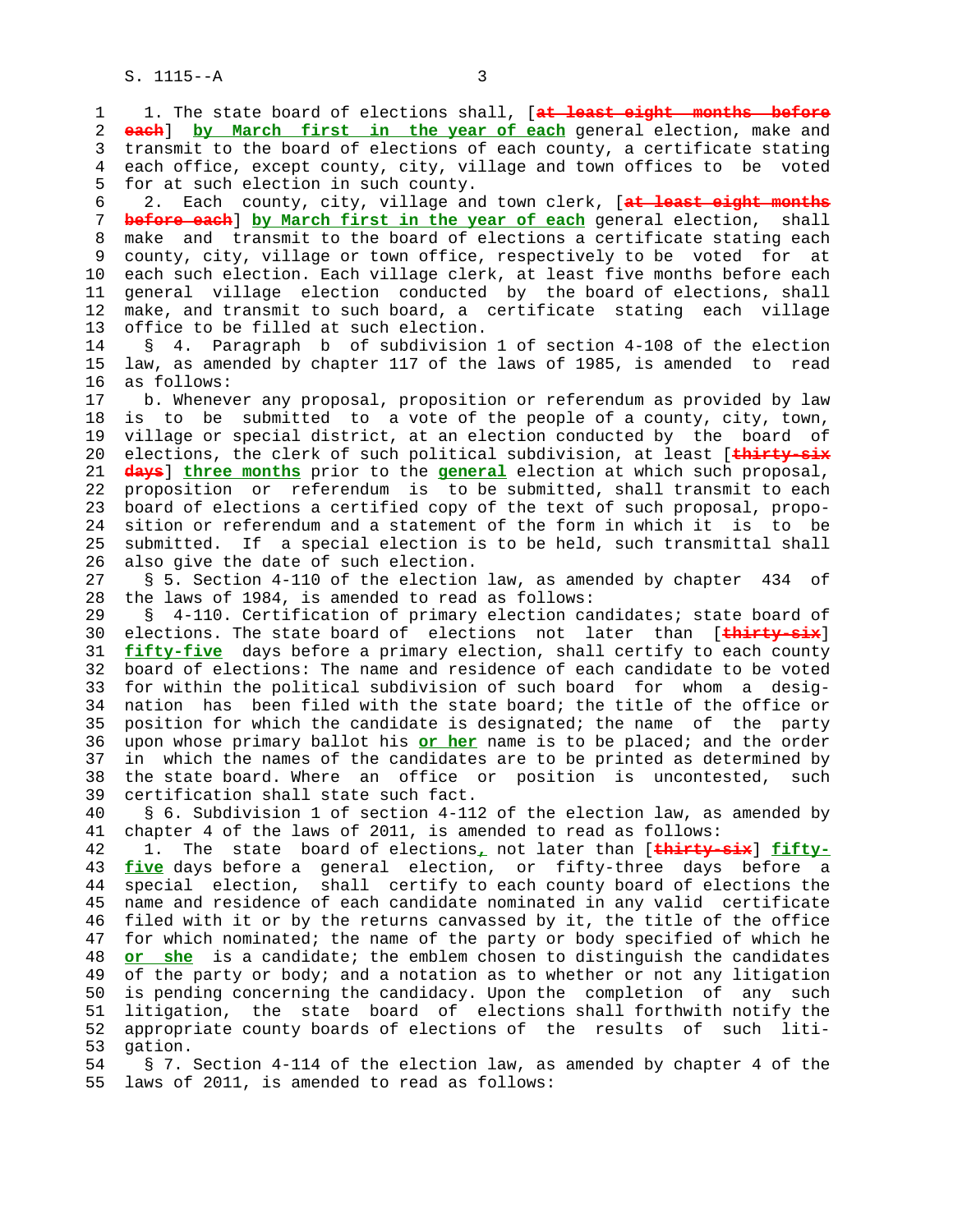1 § 4-114. Determination of candidates and questions; county board of 2 elections. The county board of elections, not later than the [**thirty-** 3 **fifth**] **fifty-fourth** day before the day of a primary or general election, 4 or the fifty-third day before a special election, shall determine the 5 candidates duly nominated for public office and the questions that shall 6 appear on the ballot within the jurisdiction of that board of elections. 7 § 8. Subdivision 1 of section 4-117 of the election law, as amended by 8 chapter 44 of the laws of 2016, is amended to read as follows:<br>9 1. The board of elections, [between August first and August

 9 1. The board of elections, [**between August first and August fifth of** 10 **each year**] **not less than sixty-five days nor more than seventy days** 11 **before the primary election in each year**, shall send by mail on which is 12 endorsed such language designated by the state board of elections to 13 ensure postal authorities do not forward such mail but return it to the 14 board of elections with forwarding information, when it cannot be deliv- 15 ered as addressed and which contains a request that any such mail 16 received for persons not residing at the address be dropped back in the 17 mail, a communication, in a form approved by the state board of 18 elections, to every registered voter who has been registered without a 19 change of address since the beginning of such year, except that the 20 board of elections shall not be required to send such communications to 21 voters in inactive status. The communication shall notify the voter of 22 the days and hours of the ensuing primary and general elections, the 23 place where he appears by his registration records to be entitled to 24 vote, the fact that voters who have moved or will have moved from the 25 address where they were last registered must re-register or, that if 26 such move was to another address in the same county or city, that such 27 voter may either notify the board of elections of his new address or 28 vote by paper ballot at the polling place for his new address even if 29 such voter has not re-registered, or otherwise notified the board of 30 elections of the change of address. If the location of the polling place 31 for the voter's election district has been moved, the communication 32 shall contain the following legend in bold type: "YOUR POLLING PLACE HAS 33 BEEN CHANGED. YOU NOW VOTE AT..........". The communication shall also 34 indicate whether the polling place is accessible to physically disabled 35 voters, that a voter who will be out of the city or county on the day of 36 the primary or general election or a voter who is ill or physically 37 disabled may obtain an absentee ballot, that a physically disabled voter 38 whose polling place is not accessible may request that his registration 39 record be moved to an election district which has a polling place which 40 is accessible, the phone number to call for applications to move a 41 registration record or for absentee ballot applications, the phone 42 number to call for the location of registration and polling places, the 43 phone number to call to indicate that the voter is willing to serve on 44 election day as an election inspector, poll clerk, interpreter or in 45 other capacities, the phone number to call to obtain an application for 46 registration by mail, and such other information concerning the 47 elections or registration as the board may include. In lieu of sending 48 such communication to every registered voter, the board of elections may 49 send a single communication to a household containing more than one 50 registered voter, provided that the names of all such voters appear as 51 part of the address on such communication.

 52 § 9. Subdivision 1 of section 5-604 of the election law, as amended by 53 chapter 28 of the laws of 2010, is amended to read as follows:

 54 1. The board of elections shall also cause to be published for each 55 election district a complete list of the registered voters of each 56 election district. Such list shall, in addition to the information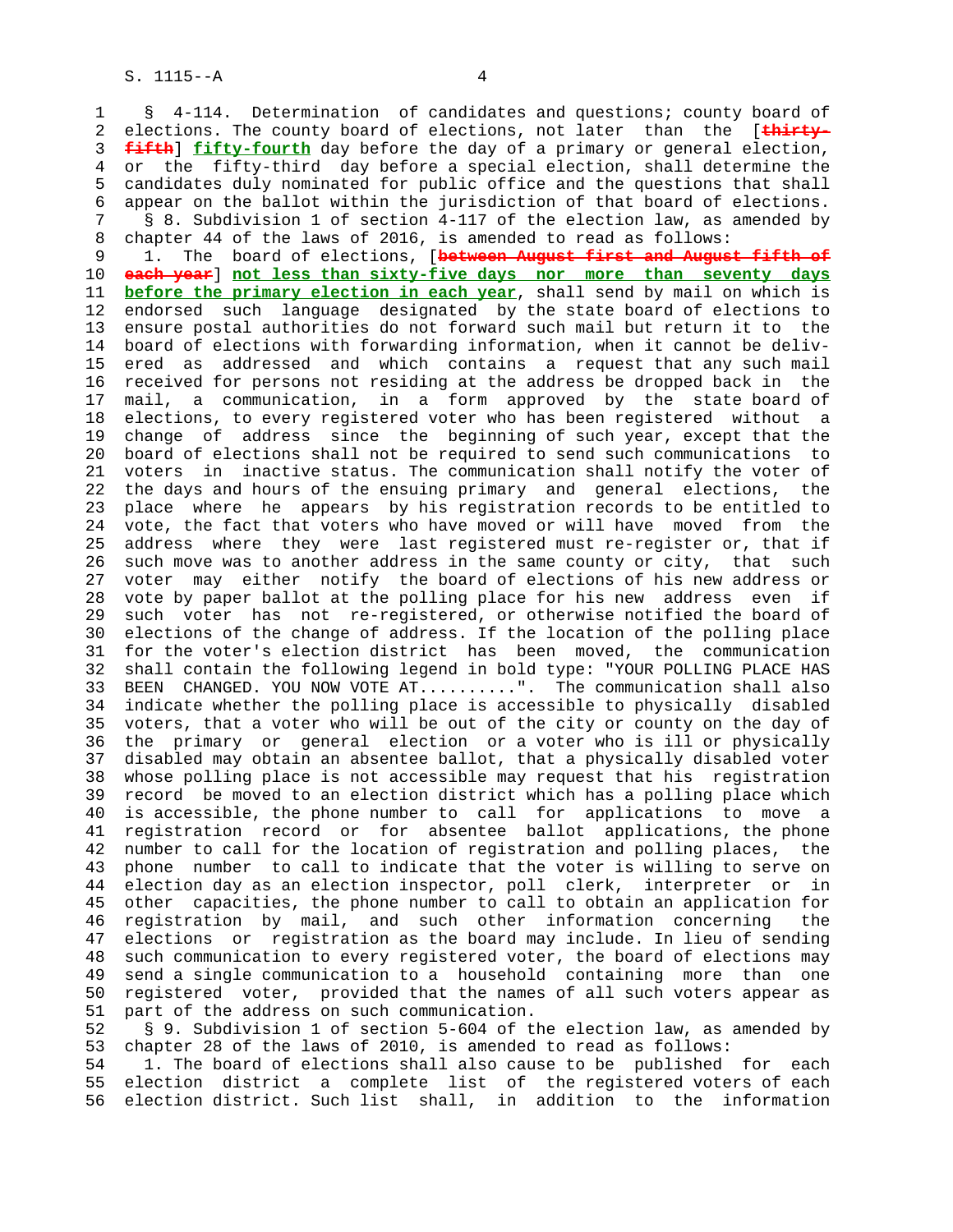1 required for registration lists, include the party enrollment of each 2 voter. At least as many copies of such list shall be prepared as the 3 required minimum number of registration lists.

 4 Lists for all the election districts in a ward or assembly district 5 may be bound together in one volume. The board of elections shall also 6 cause to be published a complete list of names and residence addresses 7 of the registered voters, including the party enrollment of each voter, 8 for each town and city over which the board has jurisdiction. The names 9 for each town and city may be arranged according to street and number or 10 alphabetically. Such lists shall be published before the first day of 11 [**April**] **March**. The board shall keep at least five copies for public 12 inspection at each main office or branch office of the board. Surplus 13 copies of the lists shall be sold at a charge not exceeding the cost of 14 publication.

 15 § 10. Paragraph a of subdivision 5 of section 5-708 of the election 16 law, as added by chapter 659 of the laws of 1994, is amended to read as 17 follows:

 18 a. At least once each year during the month of [**May**] **March**, each board 19 of elections shall obtain through the National Change of Address System, 20 the forwarding address for every voter registered with such board of 21 elections for whom the United States Postal Service has such a forward- 22 ing address together with the name of each such voter whom the Postal 23 Service records indicate has moved from the address at which he is 24 registered without leaving a forwarding address.

 25 § 11. Subdivision 1 of section 6-108 of the election law, as amended 26 by chapter 160 of the laws of 1996, is amended to read as follows:

 27 1. In any town in a county having a population of over seven hundred 28 fifty thousand inhabitants, as shown by the latest federal decennial or 29 special population census, party nominations of candidates for town 30 offices shall be made at the primary preceding the election. In any 31 other town, nominations of candidates for town offices shall be made by 32 caucus or primary election as the rules of the county committee shall 33 provide, except that the members of the county committee from a town may 34 adopt by a two-thirds vote, a rule providing that the party candidates 35 for town offices shall be nominated at the primary election. If a rule 36 adopted by the county committee of a political party or by the members 37 of the county committee from a town, provides that party candidates for 38 town offices, shall be nominated at a primary election, such rule shall 39 not apply to nor affect a primary held less than four months after a 40 certified copy of the rule shall have been filed with the board of 41 elections. After the filing of such a rule, the rule shall continue in 42 force until a certified copy of a rule revoking the same shall have been 43 filed with such board at least four months before a subsequent primary. 44 Such a caucus shall be held no earlier than the first day on which 45 designating petitions for the [**fall**] primary election may be signed.

 46 § 12. Subdivisions 1 and 2 of section 6-147 of the election law, as 47 amended by chapter 434 of the laws of 1984, are amended to read as 48 follows:

 49 1. The name of a person designated on more than one petition as a 50 candidate for a party position to be filled by two or more persons shall 51 be printed on the ballot with the group of candidates designated by the 52 petition first filed unless such person, in a certificate duly acknowl- 53 edged by him **or her** and filed with the board of elections not later than 54 the [**eighth**] **tenth** Tuesday preceding the primary election or five days 55 after the board of elections mails such person notice of his **or her**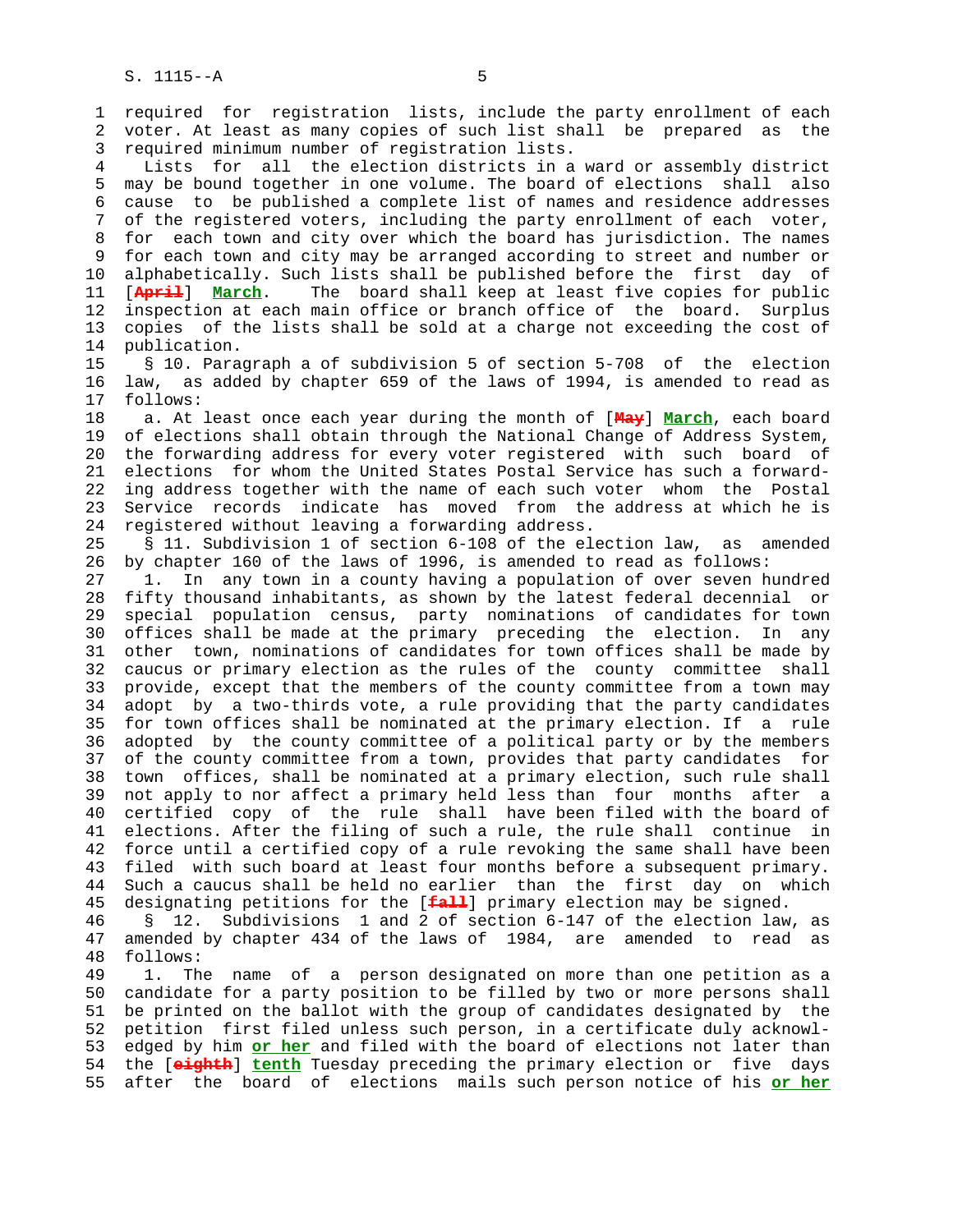1 designation in more than one group, whichever is later, specifies anoth- 2 er group in which his **or her** name shall be printed.

 3 2. A person designated as a candidate for the position of member of 4 the county committee in more than one election district shall be deemed 5 to have been designated in the lowest numbered election district unless 6 such person, in a certificate duly acknowledged by him **or her**, and filed 7 with the board of elections not later than the [**eighth**] **tenth** Tuesday 8 preceding the primary election or five days after the board of elections 9 mails such person notice of his **or her** designation in more than one 10 election district whichever is later, specifies that he **or she** wishes to 11 be deemed designated in a different election district.

 12 § 13. Subdivisions 1, 4, 5, 9, 11, 12 and 14 of section 6-158 of the 13 election law, subdivisions 1, 4, 11 and 12 as amended by chapter 434 of 14 the laws of 1984, and subdivision 9 as amended by chapter 517 of the 15 laws of 1986, are amended to read as follows:

 16 1. A designating petition shall be filed not earlier than the [**tenth**] 17 **thirteenth** Monday before, and not later than the [**ninth**] **twelfth** Thurs- 18 day preceding the primary election.

 19 4. A petition of enrolled members of a party requesting an opportunity 20 to write in the name of an undesignated candidate for a public office or 21 party position at a primary election shall be filed not later than the 22 [**eighth**] **eleventh** Thursday preceding the primary election. However, 23 where a designating petition has been filed and the person named therein 24 has declined such designation and another person has been designated to 25 fill the vacancy, then in that event, a petition for an opportunity to 26 ballot in a primary election shall be filed not later than the [**seventh**] 27 **tenth** Thursday preceding such primary election.

 28 5. A judicial district convention shall be held not earlier than [**the Tuesday following the third Monday in September preceding the general election and not later than the fourth Monday in September preceding such election**] **seven days after the primary and no later than thirteen days after the primary**.

 33 9. A petition for an independent nomination for an office to be filled 34 at the time of a general election shall be filed not earlier than 35 [**twelve**] **sixteen** weeks and not later than [**eleven**] **fifteen** weeks preced- 36 ing such election. A petition for an independent nomination for an 37 office to be filled at a special election shall be filed not later than 38 twelve days following the issuance of a proclamation of such election. 39 [**A petition for trustee of the Long Island Power Authority shall be** 40 **filed not earlier than seven weeks and not later than six weeks preced-** 41 **ing the day of the election of such trustees.**]

 42 11. A certificate of acceptance or declination of an independent nomi- 43 nation for an office to be filled at the time of a general election 44 shall be filed not later than the third day after the [**eleventh**] 45 **fifteenth** Tuesday preceding such election except that a candidate who 46 files such a certificate of acceptance for an office for which there 47 have been filed certificates or petitions designating more than one 48 candidate for the nomination of any party, may thereafter file a certif- 49 icate of declination not later than the third day after the primary 50 election. A certificate of acceptance or declination of an independent 51 nomination for an office to be filled at a special election shall be 52 filed not later than fourteen days following the issuance of a proclama- 53 tion of such election.

 54 12. A certificate to fill a vacancy caused by a declination of an 55 independent nomination for an office to be filled at the time of a 56 general election shall be filed not later than the sixth day after the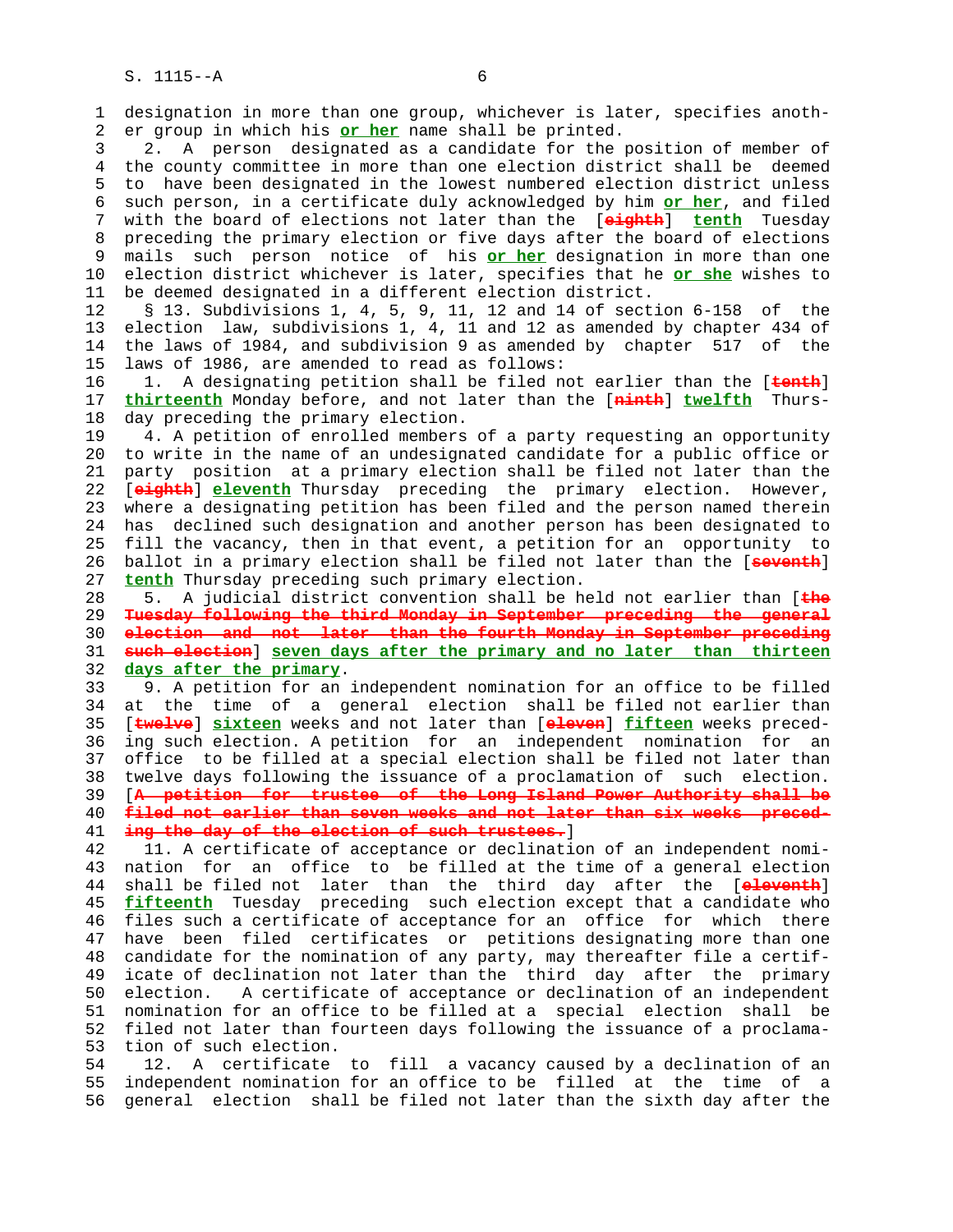1 [**eleventh**] **fifteenth** Tuesday preceding such election. A certificate to 2 fill a vacancy caused by a declination of an independent nomination for 3 an office to be filled at a special election shall be filed not later 4 than sixteen days following the issuance of a proclamation of such 5 election.

 6 14. A vacancy occurring **three months** before [**September twentieth of**] 7 **the general election in** any year in any office authorized to be filled 8 at a general election, except in the offices of governor, lieutenant-<br>9 governor, or United States senator shall be filled at the general 9 governor, or United States senator shall be filled at the general 10 election held next thereafter, unless otherwise provided by the consti- 11 tution, or unless previously filled at a special election.

 12 § 13-a. Subdivision 6 of section 6-158 of the election law, as amended 13 by chapter 79 of the laws of 1992, is amended to read as follows:

 14 6. A certificate of a party nomination made other than at the primary 15 election for an office to be filled at the time of a general election 16 shall be filed not later than seven days after the [**fall**] primary 17 election, except that a certificate of nomination for an office which 18 becomes vacant after the seventh day preceding such primary election 19 shall be filed not later than fourteen days after the creation of such 20 vacancy and except, further, that a certificate of party nomination of 21 candidates for elector of president and vice-president of the United 22 States shall be filed not later than fourteen days after the [**fall**] 23 primary election, and except still further that a certificate of party 24 nomination made at a judicial district convention shall be filed not 25 later than the day after the last day to hold such convention and the 26 minutes of such convention, duly certified by the chairman and secre- 27 tary, shall be filed within seventy-two hours after adjournment of the 28 convention. A certificate of party nomination for an office to be filled 29 at a special election shall be filed not later than ten days following 30 the issuance of a proclamation of such election.

 31 § 14. Paragraph (a) of subdivision 1 of section 8-100 of the election 32 law, as amended by chapter 17 of the laws of 2007, is amended to read as 33 follows:

 34 (a) A primary election, to be known as the fall primary, shall be held 35 on the first [**Tuesday**] **Thursday** after the second Monday in September 36 before every general election unless otherwise changed by an act of the 37 legislature. In each year in which electors of president and vice pres- 38 ident of the United States are to be elected an additional primary 39 election, to be known as the spring primary, shall be held on the first 40 Tuesday in February unless otherwise changed by an act of the legisla- 41 ture, for the purpose of electing delegates to the national convention, 42 members of state and county committees and assembly district leaders and 43 associate assembly district leaders.

 44 § 14-a. Paragraph (a) of subdivision 1 of section 8-100 of the 45 election law, as amended by chapter 17 of the laws of 2007, is amended 46 to read as follows:

 47 (a) A primary election[**, to be known as the fall primary,**] shall be 48 held on the [**first**] **third** Tuesday [**after the second Monday**] in [**Septem-** 49 **ber**] **August** before every general election unless otherwise changed by an 50 act of the legislature. **Members of the state and county committees and** 51 **assembly district leaders and associate district leaders and all other** 52 **party positions to be elected shall be elected at such primary and all** 53 **nominations for public office required to be made at a primary election** 54 **in such year shall be made at such primary.** In each year in which elec- 55 tors of president and vice president of the United States are to be 56 elected an additional primary election, to be known as the spring prima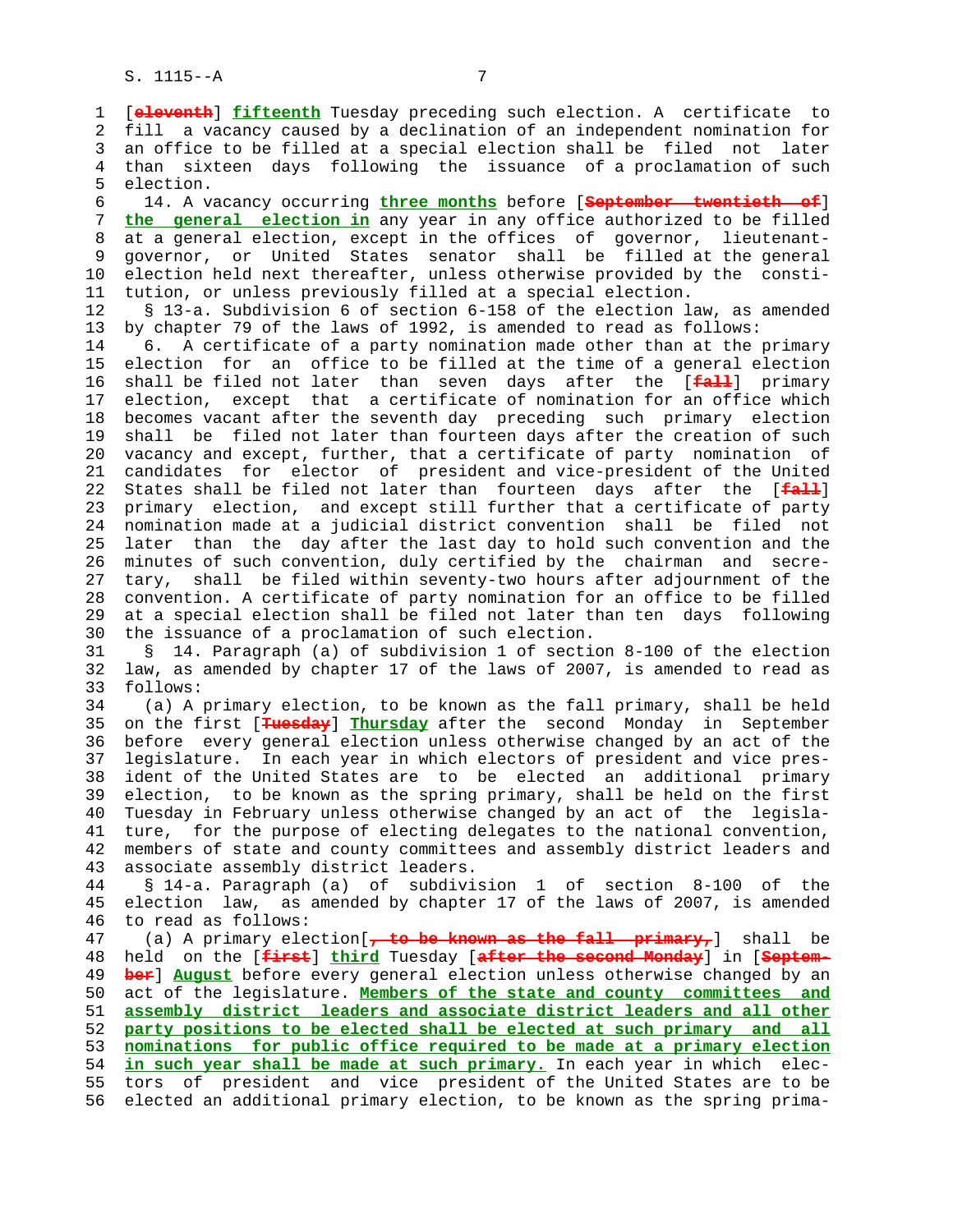1 ry, shall be held on the first Tuesday in February unless otherwise 2 changed by an act of the legislature, for the purpose of electing deleg- 3 ates to the national convention[**, members of state and county committees** 4 **and assembly district leaders and associate assembly district leaders**].

 5 § 15. Paragraph (a) of subdivision 1 of section 10-108 of the election 6 law, as amended by chapter 4 of the laws of 2011, is amended to read as 7 follows:

 8 (a) Ballots for military voters shall be mailed or otherwise distrib uted by the board of elections, in accordance with the preferred method 10 of transmission designated by the voter pursuant to section 10-107 of 11 this article, as soon as practicable but in any event not later than 12 [**thirty-two**] **forty-six** days before a primary or general election[**; twen-** 13 **ty-five days before**]**,** a New York city community school board district or 14 city of Buffalo school district election; fourteen days before a village 15 election conducted by the board of elections; and forty-five days before 16 a special election. A voter who submits a military ballot application 17 shall be entitled to a military ballot thereafter for each subsequent 18 election through and including the next two regularly scheduled general 19 elections held in even numbered years, including any run-offs which may 20 occur; provided, however, such application shall not be valid for any 21 election held within seven days after its receipt. Ballots shall also 22 be mailed to any qualified military voter who is already registered and 23 who requests such military ballot from such board of elections in a 24 letter, which is signed by the voter and received by the board of 25 elections not later than the seventh day before the election for which 26 the ballot is requested and which states the address where the voter is 27 registered and the address to which the ballot is to be mailed. The 28 board of elections shall enclose with such ballot a form of application 29 for military ballot. In the case of a primary election, the board shall 30 deliver only the ballot of the party with which the military voter is 31 enrolled according to the military voter's registration records. In the 32 event a primary election is uncontested in the military voter's election 33 district for all offices or positions except the party position of 34 member of the ward, town, city or county committee, no ballot shall be 35 delivered to such military voter for such election; and the military 36 voter shall be advised of the reason why he or she will not receive a 37 ballot.

 38 § 16. Subdivision 4 of section 11-204 of the election law, as amended 39 by chapter 4 of the laws of 2011, is amended to read as follows:

 40 4. If the board of elections shall determine that the applicant making 41 the application provided for in this section is qualified to receive and 42 vote a special federal ballot, it shall, as soon as practicable after it 43 shall have so determined, or not later than [**thirty-two**] **forty-six** days 44 before each general or primary election [**and forty-five days before** 45 **each**] **or** special election in which such applicant is qualified to vote, 46 or three days after receipt of such an application, whichever is later, 47 mail to him or her at the residence address outside the United States 48 shown in his or her application, a special federal ballot, an inner 49 affirmation envelope and an outer envelope, or otherwise distribute same 50 to the voter in accordance with the preferred method of transmission 51 designated by the voter pursuant to section 11-203 of this title. The 52 board of elections shall also mail, or otherwise distribute in accord- 53 ance with the preferred method of transmission designated by the voter 54 pursuant to section 11-203 of this title, a special federal ballot to 55 every qualified special federal voter who is already registered and who 56 requests such special federal ballot from such board of elections in a